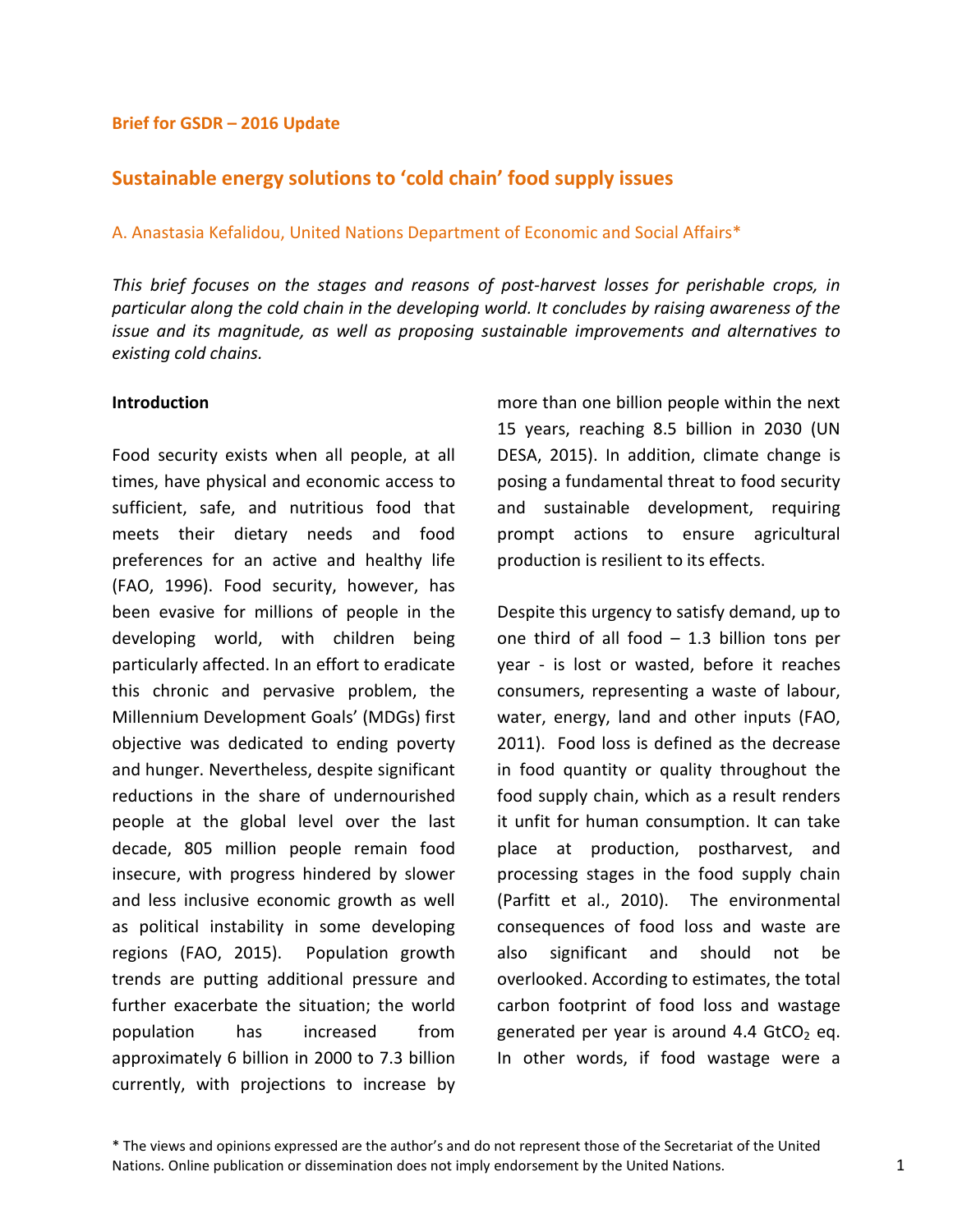country, it would be the third largest emitting country in the world (FAO, 2011b). In addition, the food cold chain is responsible for nearly one third of global HFC emissions - about 1 percent of global greenhouse gas emissions. However, unabated, HFCs are expected to increase to greater than 10 percent of greenhouse gas emissions by 2050 (RT, 2014). Therefore, reducing losses could lead to an increase in food availability to cover the nutritional needs of the growing population, conservation of natural resources, and reduction of greenhouse gas emissions. In this context, reducing and even eliminating food loss becomes economically, environmentally, and morally imperative, as it will help end hunger and contribute to the achievement of sustainable development.

The 2030 Agenda adopted at the September 2015 Summit on Sustainable Development is a testament to the world leaders' determination to end hunger, achieve food security, and improve nutrition as a matter of priority (UN DESA, 2015). To this end, Goal 2 is dedicated to the attainment of the above in addition to promoting sustainable agricultural practices. In line with the 2030 Agenda's aim to create an agenda for the people and the planet, the focus of Goal 12 is to ensure sustainable consumption and production patterns. Moreover, target 12.3 is considered a breakthrough since it calls for halving per capita global food loss and waste along the food supply chain by 2030. The Food and Agriculture organization and Messe Düsseldorf, in close collaboration with donors, bi- and multi-lateral agencies and financial institutions and private sector partners, have also established the SAVE FOOD - Global Initiative on Food Loss and Waste Reduction in order to help tackle the global issue of food loss and waste (FAO, 2011c).

## **The problem**

A cold chain for perishable foods is the uninterrupted handling of the product within a low temperature environment during the postharvest steps of the value chain including harvest, collection, packing, processing, storage, transport and marketing, until it reaches the final consumer (Kitinoja, 2013). Refrigeration is of vital importance post-harvest, as it slows down bacterial growth, naturally existing everywhere e.g. in the soil, water, air and food. In the case of food, under favourable conditions, bacteria can rapidly increase in number and cause spoilage, which if undetected can lead to illness.

Food loss due to a breach of the cold chain can occur at the following stages of the food value chain: a) Storage – either long or short term warehousing; b) Packing and processing – in a cooled facility; c) Distribution – transportation in food transport vehicles with a cooling system; and d) Marketing – refrigerated or freezer storage and displays at the retail point

It has been estimated that global food production comprises roughly one third of perishable products requiring preservation (IIFIIR, 2009). Horticultural products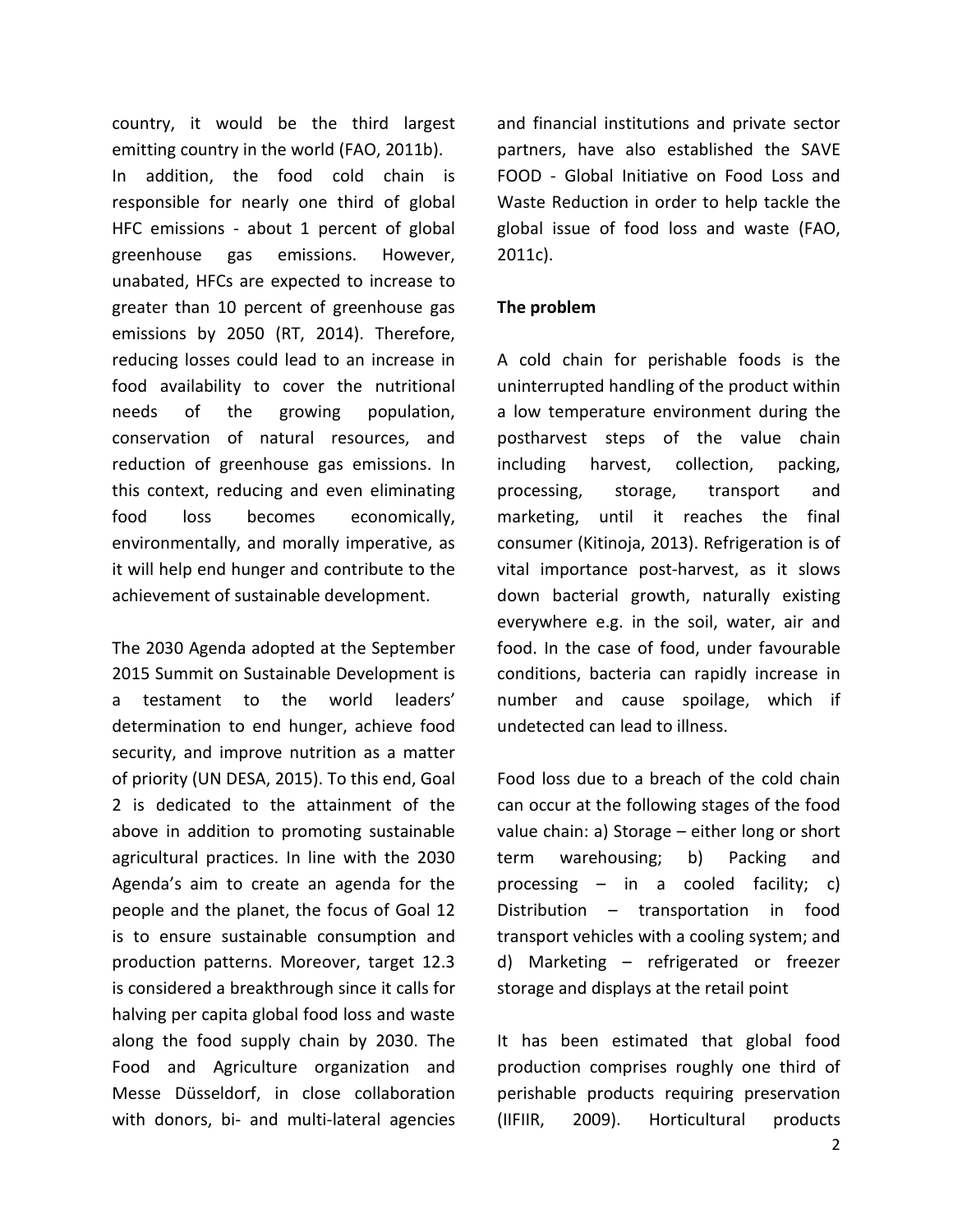generally suffer higher loss rates within industrialized and developing countries, although at different points in the food supply chain and for different reasons (Parfitt et al., 2010). In low-income countries, the causes of food losses are mainly connected to financial, managerial and technical limitations in harvesting techniques, storage and cooling facilities in difficult climatic conditions, infrastructure, packaging and marketing systems (FAO, 2015b). More than 40% of the food losses actually occur at post-harvest and processing levels and a lot less at the consumer level which is mostly a problem in the industrialised, developed world (FAO, 2011). Inadequate, inefficient or non-existent cooling facilities in particular can lead to a gamut of problems for the producer e.g. investment loss, reduced income, debt accumulation, and the consumer e.g. increased retail price, decreased food availability, consumption of spoiled food resulting in illness.

As far as technical limitations in keeping food fresh from farm-to-table are concerned, there are two types of cooling practices: electrically powered mechanical and passive non-mechanical.

With regards to mechanical, farmers will have to overcome three major obstacles:

- a) The upfront investment costs in mechanical refrigeration systems are often prohibitive
- b) Even when farmers are able to cover the cost of purchasing such systems, they often have to deal with secondary

obstacles related to energy availability, reliability, and affordability

- In sub-Saharan Africa, for instance, in the majority of the countries the share of the population with access to electricity is below 40 per cent. In rural populations, which are also mostly employed in agriculture, the percentage is even lower at an average 10% (World Bank, World Development Indicators)
- Moreover, it is often the case that poor rural sub-Saharan households are not in a position to cover the connection charge to the grid, if one exists in their proximity. In Kenya, for example, applying for electricity connection would set a family back by 119 per cent of its monthly income (Golumbeanu and Barnes, 2013).
- Along with challenges of accessing electricity and being able to afford it, rural businesses in sub-Saharan Africa have to regularly deal with unreliable electricity supply. In a typical month, there will be 19 electricity outages in Chad, 31 in Guinea, 18 in Niger, and 9 in Tanzania (World Bank, Enterprise Surveys), with a duration from 1.5 to 6.3 hours on average. Therefore, the provision of stable and affordable can have a serious impact on the continuation of the cold chain in the food supply in those countries.
- c) An alternative to electricity is diesel, which is not necessarily a cost-effective solution for small-scale farmers, considering that a liter of diesel can cost US\$1.44 in Uganda (Kojima et. all., 2010) Diesel is also a source of high carbon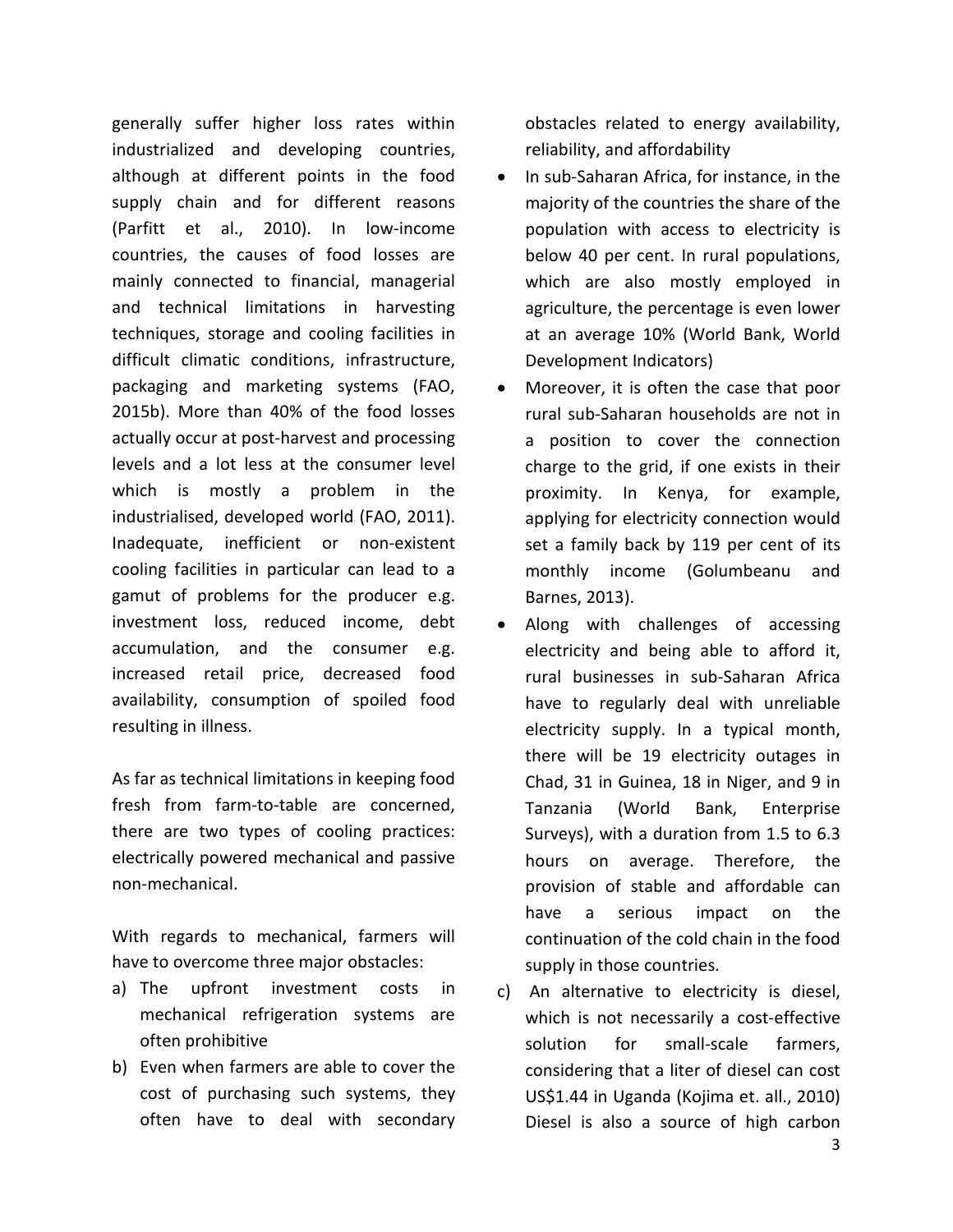emissions, and therefore long-term environmentally unsustainable.

In the case of non-mechanical solutions, a variety of simple methods exist for cooling produce, where electricity is unavailable or too expensive. Some examples of alternative systems include night air ventilation, radiant cooling, evaporative cooling, the use of ice and underground (root cellars, field clamps, caves) or high altitude storage (Kitinoja and Kader, 2002). Considering that horticultural crops do not require cooling at very low temperatures, non-mechanical cooling practices can achieve these moderately cool temperatures at a very low cost (Kitinoja, 2013), and provide a viable alternative for small scale farmers. The decision of which non-mechanical option to choose will depend on the type of crop and the environmental conditions of the area.

### **Policy recommendations**

Sustainable development will be achieved on the condition of creating an enabling environment for people to exercise their right to development, within planetary boundaries. To this end and in order to address this particular issue, policy makers could bear in mind the following policy recommendations:

1. Consideration could be given to organizing capacity building activities to raise awareness among farmers about alternative, appropriate, and sustainable non-mechanical cooling options for their crops.

- 2. At the moment, international development programmes are mainly focusing on the production side of the food supply chain, and to a lesser extent on the cold chain. Ensuring farmers have the necessary tools in their disposal to engage in agricultural activities is vital. However, taking the right steps to make sure the produce reaches the market and the farmer actually has a stable income constitutes a more sustainable and better long-term solution. To this end, international development programmes in cooperation with local authorities and farmers could identify cold chain-related issues and come up with action plans to eliminate breaks in the cold chain.
- 3. Rural electrification programmes promoting sustainable and renewable sources of energy could make provisions to assist small scale farmers in purchasing equipment powered from such sources to support the cold chain. Capacity building programmes could also be planned to create a pool of technicians to provide after sales services.
- 4. Nowadays, women comprise approximately half of the agricultural workforce worldwide (FAO, 2015c). Considering that they are drivers of sustainable development for their families and communities, financial institutions could consider establishing micro-crediting programmes dedicated to cold chains and targeting women farmers and cooperatives.